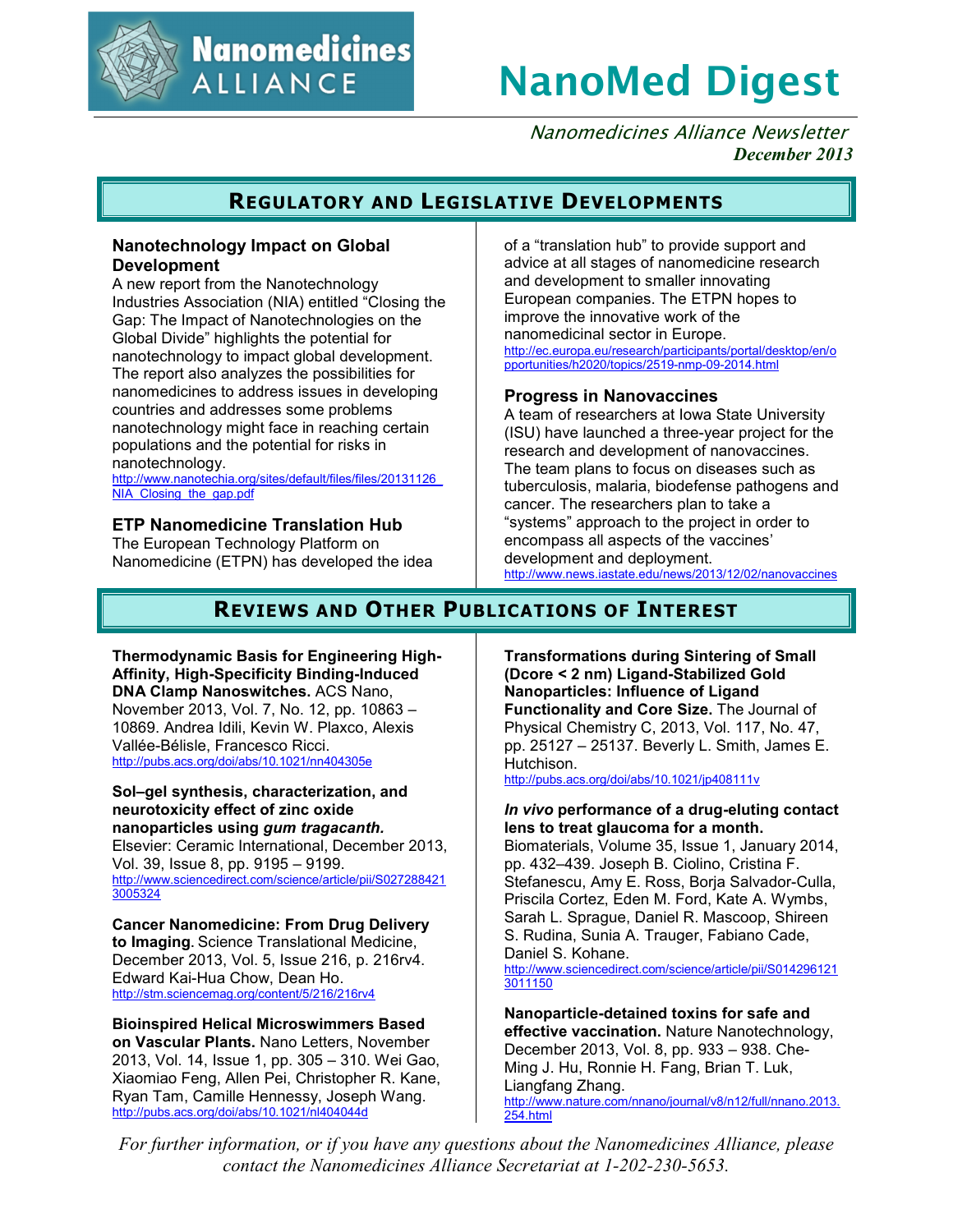# **CONFERENCES AND WORKSHOPS**

#### **ASME 2014 3rd Global Congress on Nanoengineering for Medicine and Biology, February 2-5, 2014, San Francisco, CA, USA**

Therapeutics and Drug Delivery Regenerative Medicine and Tissue Engineering Modeling and Materials in Physiology, Disease, and Treatment Nanotoxicology http://www.asmeconferences.org/NEMB2014/

## **NanoPortugal 2014 International Conference,**

**February 12 – 14, 2014, Porto, Portugal** Nanomedicine Modeling **Nanotubes** Nanoinstrumentation http://www.nanopt.org/14EN/topics.php?m=c&s=to

## **BioNanoMed 2014, March 26-28, 2014,**

**Krems, Austria**  Nanomedicines innovation Diagnostics and therapy

Regenerative medicine Imaging technology Nano safety http://www.bionanomed.at/index.php?id=26

#### **American Society for Nanomedicine 4th Annual Scientific Conference, March 28 – 30, 2014, Rockville, MD, USA**

Target drug delivery **Toxicology** Nanoimaging **Therapeutics** http://amsocnanomed.org/conference-info

**Nanotechnology for Health Care Conference, April 2-4, 2014, Petit Jean Mountain, Arkansas, USA** 

Disease Diagnostics **Therapeutics Prevention** http://arkansasnanohealth.com/

**SCT-SF Nano Joint Meeting, April 8, 2014, Paris, France**  Drug delivery Targeting and activating **Pharmacokinetics** Pharmacodynamics http://www.ldorganisation.com/v2/produits.php?langue=engli sh&cle\_menus=1238915758

#### **NANOSMAT USA 2014, May 19 – 22, 2014,**

**Houston, Texas, USA**  Carbon-based nanomaterials **Nanocomposites** Self-assembly Modeling Interactive nanomaterials http://www.nanosmat-usa.com/default.asp

## **Nanotech: Advanced Materials and**

**Applications, June 15 – 19, 2014, Washington, DC**  Bio nanomaterials Drug and gene delivery Cancer nanotechnology Biosensing, diagnostics, and imaging http://www.techconnectworld.com/Nanotech2014/

#### **11th International Conference on Nanosciences and Nanotechnologies, July 8**

**– 11, 2014, Thessalonica, Greece** Nanofabrication Self-assembly and self-organization Clinical Applications Nanobiotechnology http://www.nanotexnology.com/index.php?option=com\_conte nt&view=article&id=48&Itemid=54

# **REFERENCE SECTION**

## **Nanobio- and Nanomedicine Companies**

Listed alphabetically: http://www.nanowerk.com/nanotechnology/nanomaterial/nan obiomedicine\_a.php

## **Nano Organizations**

National Center for Toxicological Research (NCTR):

http://www.fda.gov/AboutFDA/CentersOffices/NCTR/default. htm

National Nanotechnology Initiative (NNI): http://www.nano.gov/

Nano Science and Technology Consortium (NSTC): http://www.nstc.in/

Nano Science and Technology Institute (NSTI): http://www.nsti.org/

The Nanotechnology Institute (NTI): http://nanotechinstitute.org/